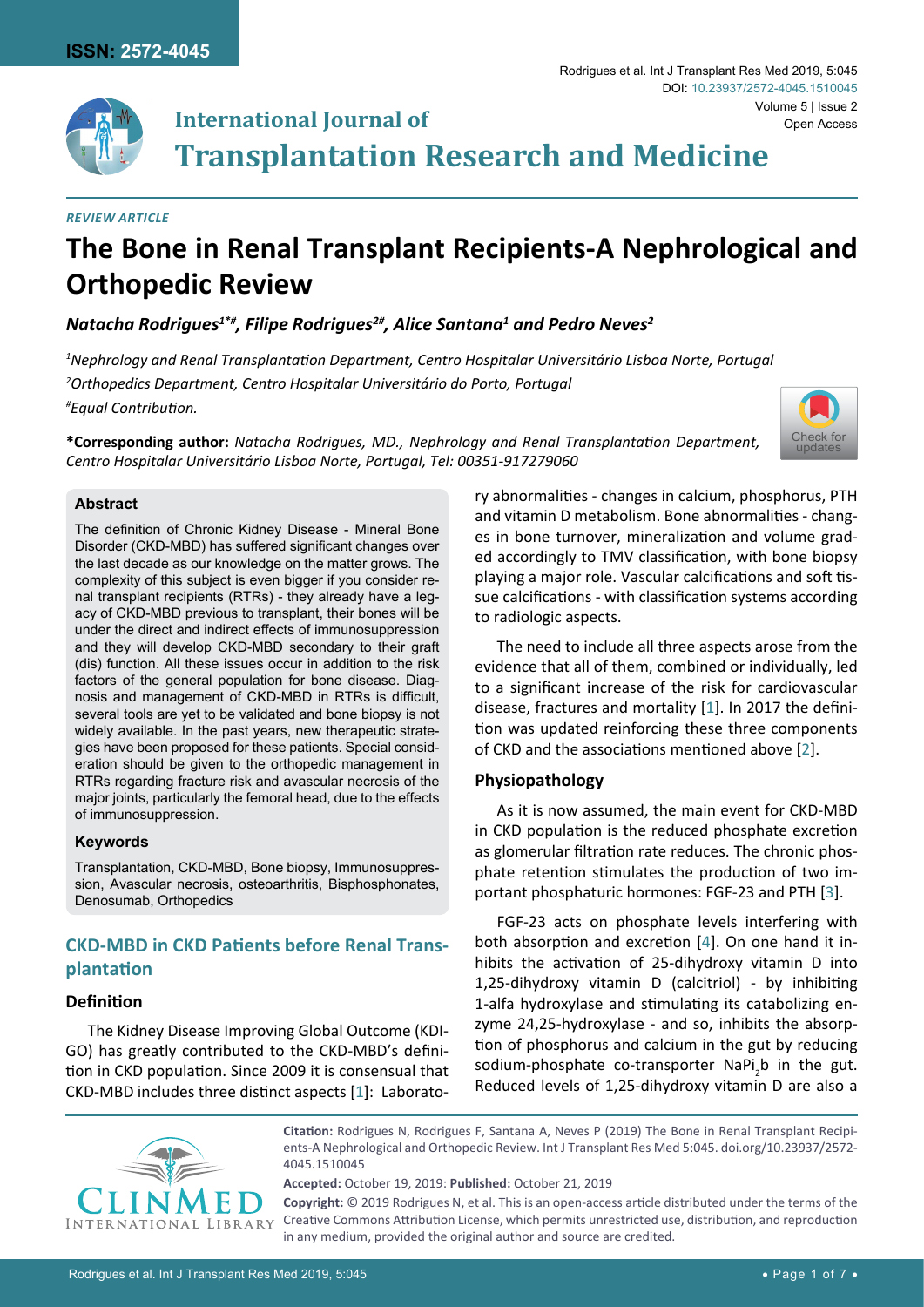stimulus for PTH secretion [[5\]](#page-4-4). On the other hand, potentialized by Klotho, FGF-23 stimulates phosphate excretion in the kidney by mobilizing sodium-phosphate co-transporters that control phosphate transport in proximal tubular epithelial cells (NaPi2a and NaPi2c) [[6](#page-4-5)[,7\]](#page-4-6).

Stimulated by chronic phosphate excretion and reduced serum levels of calcium secondary to reduced 1,25-dihydroxy vitamin D, parathyroid gland´s chief cells will produce and secret PTH [[8](#page-4-7)-[10](#page-5-10)]. PTH acts on bone, kidney and intestine. PTH binds to osteoblasts stimulating their expression of RANK Ligand [[11](#page-5-11)]. RANK Ligand will bind to osteoclast precursors` RANK and stimulate their fusion, forming new osteoclasts, which ultimately enhances bone resorption. In the kidney, PTH promotes calcium reabsorption in the distal tubules and renal collecting tubules, inhibits phosphate tubular reabsorption by inhibiting sodium-phosphate co-transporters. Also, PTH stimulates the conversion of 25-hydroxy vitamin D into 1,25-dihydroxy vitamin D which will stimulate calcium uptake from the intestine [[12\]](#page-5-12).

Due to all these mechanisms, most patients will have high serum levels of FGF23 and PTH and low serum levels of 1,25-dihydroxy vitamin D by CKD stage 3 [[13](#page-5-13)]. As glomerular filtration rate diminishes, these mechanisms are not capable of maintaining homeostasis causing serum phosphate to rise and serum calcium to diminish by stage 4 [[13](#page-5-13)].

The bone metabolic impact of these hormones and ions, together with the retention of pro-inflammatory molecules prone to calcification processes, lead to bone abnormalities - changes in bone turnover, mineralization and volume - vascular calcifications and soft tissue calcifications.

It has been well established that CKD stimulates vascular calcification - both intimal and medial. Intimal calcification in CKD is observed through atherosclerotic plaque neointimal calcification produced by osteoblastic transition of cells in the neointima whose origin have been linked to smooth muscle cells and circulating mesenchymal cells [[14,](#page-5-14)[15](#page-5-15)]. Medial calcification in CKD has been associated to vascular smooth muscle cells undergoing chondro-osseous transition [[16](#page-5-16)[,17\]](#page-5-17).

Many molecules such as DKK1, sclerostin, bone morphogenetic protein-9 and active in have been linked in preclinical studies to CKD stimulated vascular calcification and vascular osteoblastic transition. Better characterization of these interactions with clinical studies wait for their results [[18](#page-5-18)-[20](#page-5-19)].

# **CKD-MBD in CKD Patients after Renal Transplantation**

#### **Mineral and hormonal modifications**

When a functioning kidney is implanted in a patient with CKD stage 5, high levels of FGF23 and PTH will suddenly act on a responsive organ, resulting in an important and immediate decrease of phosphate levels, immediate rise of calcium levels, progressive rise in 1,25-dihydroxy vitamin D and, by feedback, a theoretically normalization of FGF 23 and PTH [[21,](#page-5-0)[22](#page-5-1)].

According to several studies, hypophosphatemia is registered in more that 90% of RTRs in the first month. This is the result of the inhibition of phosphate reabsorption in proximal tubule by FGF 23, PTH and probably other phosphatonines [[23](#page-5-2),[24\]](#page-5-3). It has been demonstrated a stronger correlation between hypophosphatemia and FGF 23 levels in the first month, and a stronger correlation with PTH levels the following months.

Hypercalcemia is observed more often between the third and fifth month after kidney transplantation (30- 50% of patients) [[25\]](#page-5-4). It is related to a progressive rise of 1,25 dihydroxy vitamin D and can also be sustained in patients with previous parathyroid hyperplasia. High calcium levels are normally asymptomatic, rarely severe, with only anecdotic cases of acute allograft dysfunction or calciphylaxis related to hypercalcemia.

FGF-23 levels tend to follow an initial abrupt decrease beginning almost immediately after transplantation and lasting the first three months (reduction of around 90% of the initial level by the third month [[24\]](#page-5-3). After this period the decrease in FGF-23 serum levels tends to be much slower. The correlation between hypophosphatemia and FGF-23 levels is particularly well established on the first month after transplantation, suggesting that it can be the most contributive factor for hypophosphatemia during this period [[24\]](#page-5-3).

Over the first six months after renal transplantation PTH levels decrease almost half of its pre-transplant level. After the first year, at least one third of patients still have high levels of PTH [[26\]](#page-5-5). This is mainly explained by hyperplasia of parathyroid gland previous to transplantation with less calcium sensing receptors in the gland, resulting a decreased response to hypercalcemia. In less frequent cases, tertiary hyperparathyroidism installed previously to transplant can lead to severe bone disease, with the development of brown tumors only manageable with parathyroidectomy in ever rarer situations [[27\]](#page-5-6).

Some studies have shown a clinical association between high levels of PTH and/or FGF-23 with clinical outcomes. An analysis of 1609 RTRs showed that persistent hyperparathyroidism was independently associated with worse graft survival [[28](#page-5-7)]. Hyperparathyroidism also correlates with significant bone loss at the hip [[29\]](#page-5-8). A single center study with 140 patients showed that persistent hyperparathyroidism on the third month after transplant was an independent risk factor for fracture with a 7.5 fold increase risk [[30](#page-5-9)]. Also, a study involving 177 RTRs compared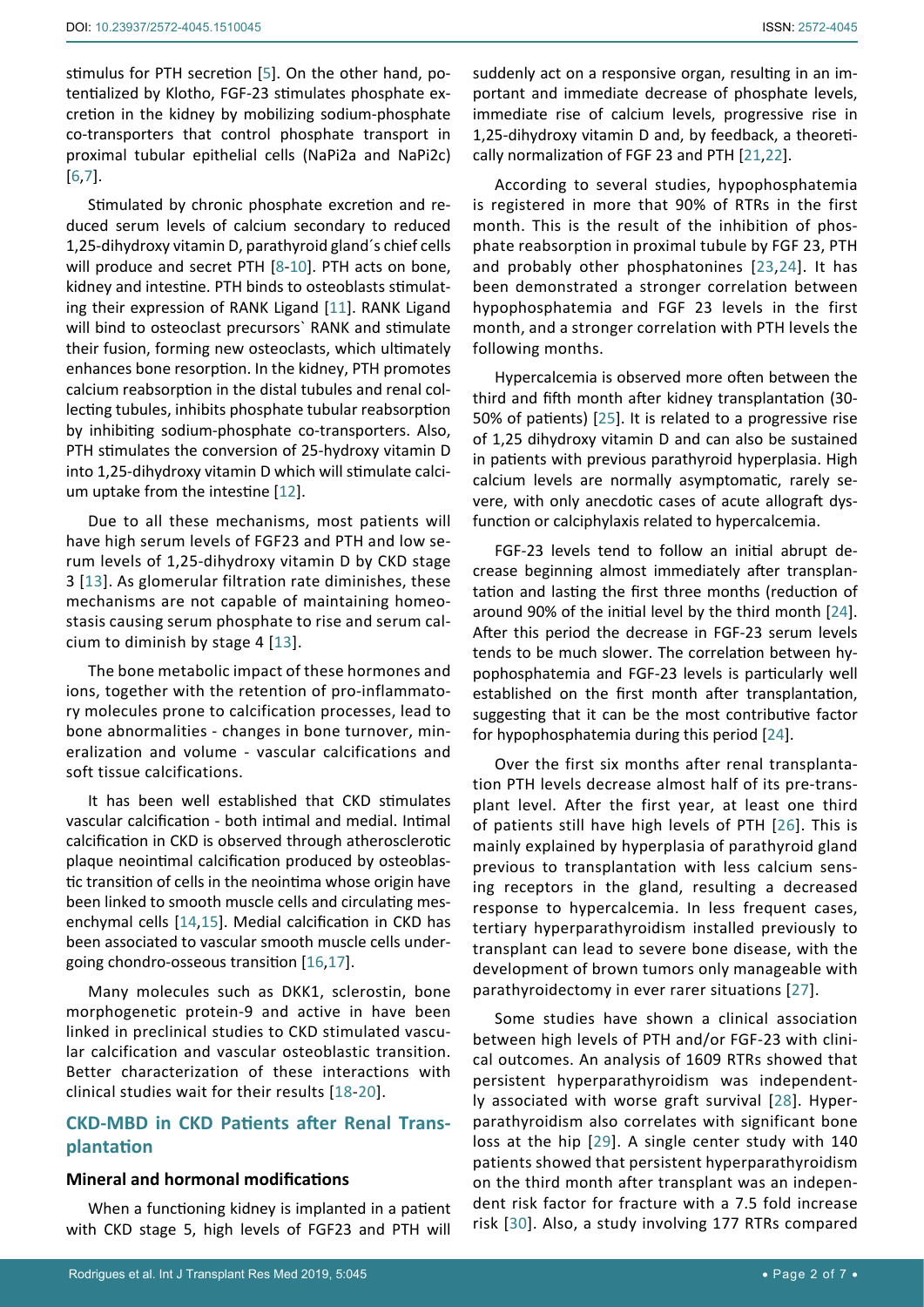osteodensitometry at day 14 and day 264 post-renal transplantation and concluded that higher levels of FGF-23 at the time of the transplant were associated with higher risk for bone mineral density loss during the first-year post-transplant [[31](#page-5-23)].

## **Glomerular filtration rate after renal transplant**

Unfortunately, not all RTRs have a completely functional graft. After transplant, patients can have different glomerular filtration rates according to several factors related to the donor, the receptor and the surgery itself. Also, with time and eventual post-transplant complications, glomerular filtration rate can decrease leading to a reduction in phosphate excretion. When this happens, patients will start to activate the same hormonal and feedback mechanisms as non-transplant CKD patients with the same glomerular filtration rates. This is a very important issue because doctors tend to focus on the particularities of RTRs (immunosuppression, infections, neoplasms) and often forget to approach anemia, hypertension, CKD-MBD common to non-transplant CKD patients.

#### **Immunosuppression**

Corticotherapy is responsible not only for the inhibition of osteoblast proliferation and differentiation but also for the stimulation of apoptosis of either osteoblasts or osteocytes. Whilst hyperparathyroidism tends to affect predominantly cortical bone, corticosteroids tend to affect predominantly trabecular bone of the axial skeleton [[32,](#page-5-24)[33](#page-5-25)]. Even small dosages of prednisolone (as low as 5 to 7.5 mg/d) have been associated with significant reduction of bone density and increase in fracture rate [[34](#page-5-26)]. Although osteoporosis has been related to the cumulative dose exposure in kidney transplant recipients [[33](#page-5-25)], steroid-free regimen has a greater incidence of rejection episodes, hence the application of high dose corticotherapy.

Calcineurin inhibitors can be responsible for Calcineurin inhibitor-induced pain syndrome (CIPS), a rare adverse effect that greatly impairs the patient's functions and abilities. CIPS symptoms include deep pain, usually symmetrical in the lower extremities, and are associated with high levels of CNI [[35\]](#page-5-27). Although there is experimental evidence of calcineurin inhibitors´ adverse effects on osteoblasts and osteoclasts [[36,](#page-5-28)[37](#page-5-29)], more scientific evidence is lacking.

Recent experimental studies have shown that inhibition of mTORC1 signaling by rapamycin impaired both proliferation and osteogenic differentiation of mouse bone marrow stromal cells *in vitro*, causing trabecular bone loss *in vivo* [[38,](#page-5-30)[39](#page-5-31)]. The implications of these findings in RTRs are yet to be clinically established.

# **Risk factors in the general population**

Bone disease in RTRs has not only the contribution

of the above CKD and transplant specific factors, but also the contribution of risk factors common to the general population.

The most prevalent bone disease worldwide is osteoporosis, characterized by low bone mass (BMD), deterioration of bone tissue, and disruption of bone microarchitecture leading to compromised bone strength and an increased fracture risk [[40](#page-5-20)]. Accordingly to the World Health Organization (WHO) criteria, osteoporosis is defined as a BMD that lies 2.5 standard deviations or more below the average value for young healthy women (a T-score of < -2.5 SD) [[41](#page-5-21)[,42](#page-5-22)]. Osteoporosis affects an enormous number of people (of both sexes and all races), and its prevalence will increase as the population ages.

There are some factors that increase fracture risk and worsen osteoporosis, independent (ly) of previous bone mineral density [[43](#page-6-0)]. There is a well established association with age [[44](#page-6-1)] and low body mass index (BMI < 21  $kg/m<sup>2</sup>$ ) and post-menopausal status [[45](#page-6-2)]. A history of a previous osteoporotic fracture is another important factor for further fracture risk and almost doubles the risk of spinal fractures [[46](#page-6-3)], as well as parental history of hip fracture [[47](#page-6-4)], smoking  $[48]$  $[48]$  $[48]$  and oral glucocorticoids  $\geq$  5 mg/d of prednisone for  $> 3$  months (ever) [[49,](#page-6-6)[50](#page-6-7)]. Also, there is a dose-dependent relationship between alcohol intake and fracture risk. Daily intake of 3 or more units of alcohol is associated with an increased fracture risk [[51\]](#page-6-8).

# **Monitoring and Diagnosis**

KDIGO guidelines recommend that, in the immediate post-kidney-transplant period, serum calcium and phosphorus should be measured and monitored atleast weekly, until stable levels are reached [[1](#page-4-0)]. Hypophosphatemia should only be corrected with supplements only if patients are symptomatic or have very low levels because supplements can rise the already high PTH levels resulting in an important hypercalcemia as a response to a functional kidney.

In the first three months after kidney transplant, calcium and phosphate levels should be measured weekly and PTH and vitamin D should be measured monthly [[1\]](#page-4-0).

After the immediate post-kidney-transplant period, it is reasonable to establish the frequency of serum calcium, phosphorus, and PTH measurements based on the magnitude of abnormalities, as well as the rate of progression of CKD.

As established to the CKD population in general:

• Patients with CKD stage 1-3T should have their calcium and phosphorus levels measured every 6-12 months and PTH according to basal level and progression of CKD [[2](#page-4-1)].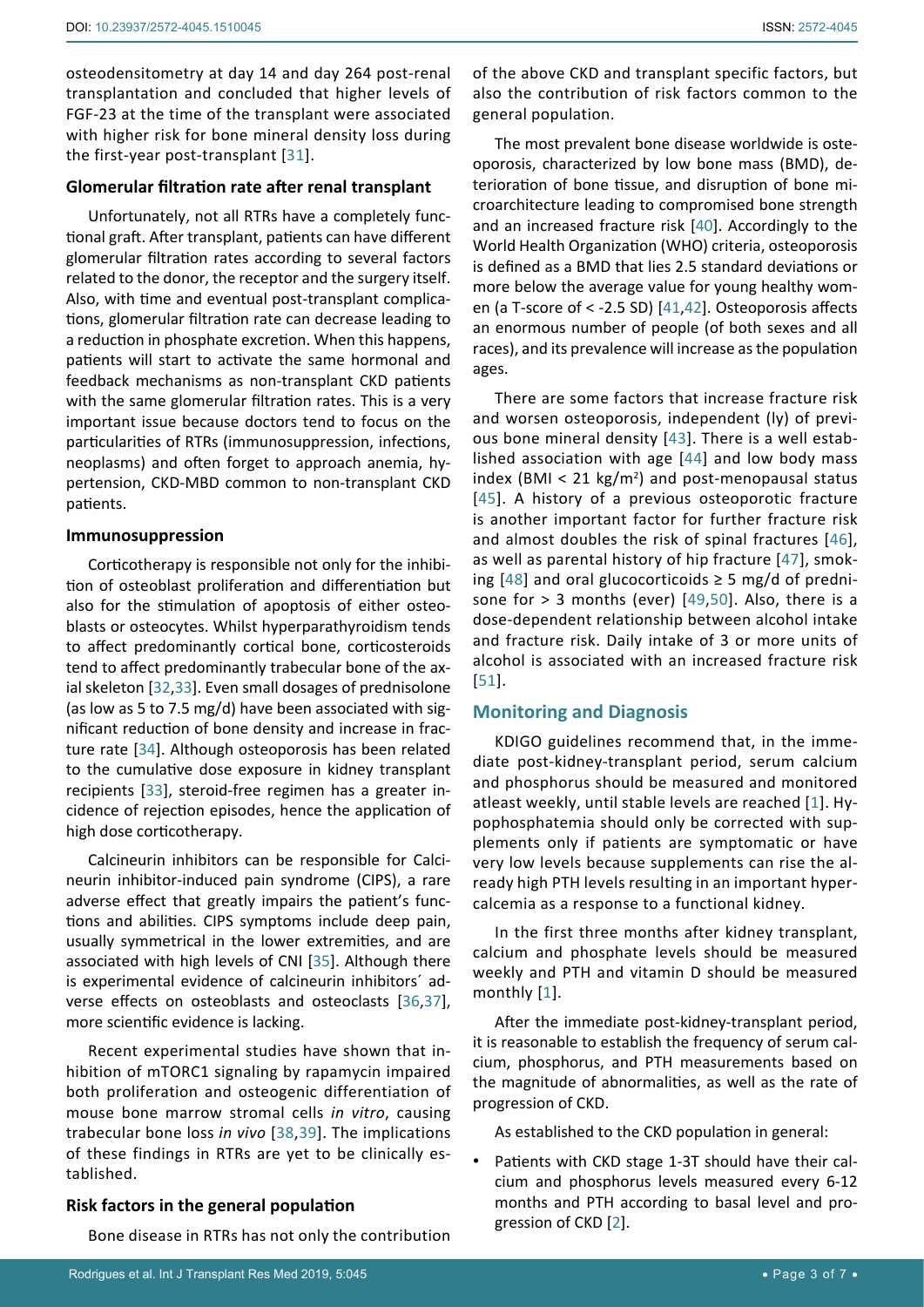- • Patients with CKD stage 4T should have their calcium and phosphorus levels measured every 3-6 months and PTH every 6-12 months [[2](#page-4-1)].
- • Patients with CKD stage 5T should have their calcium and phosphate levels measured every 1-3 months and PTH levels every 3-6 months [[2\]](#page-4-1).
- • Alkaline phosphatase should be measured in patients with CKD stage 3-5T annually, or more frequently if the patient has hyperparathyroidism [[2](#page-4-1)].

The most widely validated technique to measure BMD in the general population is dual energy X-ray absorptiometry (DXA). Osteoporosis diagnostic criteria are based on the T-score for BMD measured by DXA as well as the recommended entry criterion for the development of pharmaceutical interventions [[52,](#page-6-13)[53](#page-6-14)]. In the last decade it has been discussed the role of DXA in RTRs. It has been advocated that this exam should be done in the first three months to first year in RTRs, especially if they receive corticosteroids or have risk factors for osteoporosis [[1](#page-4-0)[,2](#page-4-1)]. Still, the predictive risk factor for fracture in this population using this exam is not yet validated.

In the general population, some tools are strongly validated to estimate a ten-year probability of major osteoporotic fractures without the need of DXA - like the Fracture Risk Assessment Tool (FRAX). Still, it is not yet validated for RTRs patients.

The gold standard to diagnose bone disease in general CKD patients (including RTRs) is bone biopsy with double tetracycline labeling [[54](#page-6-15)[-56](#page-6-16)]. This exam continues to be very difficult to perform routinely because of its logistics - being an invasive procedure, patients tend to refuse, and also the processing and analysis of bone biopsies require considerable expertise [[57\]](#page-6-17), which confines the exam only to reference centers. Still, because of the high number of case reports in RTRs evidencing the lack of correlation between PTH and bone biopsy diagnosis, it has been strongly advised in some situations as persistent bone pain, fragility fractures or severe osteoporosis to exclude adynamic bone disease before initiation of antiresorptive therapy [[1](#page-4-0),[2](#page-4-1)].

# **Nephrological Management**

Lifestyle advice is consensual and applicable to all patients. Professionals should give advice concerning smoking cessation, alcohol intake reduction, mobilization increase and fall prevention. It should also be considered corticosteroid minimization in high risk patients (when possible).

Concerning the bone, KDIGO guidelines [[1](#page-4-0)[,2](#page-4-1)] recommend DXA in RTRs at three months after renal transplant if glomerular filtration rate  $>$  30 ml/min/1.73 m<sup>2</sup>. Those with low BMD (T-score < 2.5) should have a bone biopsy to exclude adynamic bone disease before starting anti-resorptive therapy. Those with intermediate

to normal BMD (T-score > 2.5) should receive vitamin D supplementation and calcium and repeat DXA after 2 years. RTRs with glomerular filtration rate < 30 ml/  $min/1.73$   $m<sup>2</sup>$  should be managed as CKD 4-5 not on dialysis.

Concerning biochemical disorders, focus is made on calcium and phosphate. Treating hypercalcemia should have in consideration PTH levels. If PTH levels are low or normal, a conservative strategy should be adopted because it tends to resolve in the first three months with no need for specific therapy. If PTH levels are high, hypercalcemia can be considered a direct consequence of PTH action, taking in consideration the use of calcimimetics or even parathyroidectomy in refractory secondary hyperparathyroidism.

It is important to emphasize that the above recommendations are classified as level 2 evidence.

Measurement and correction of vitamin D serum levels are suggested in the literature despite its low grade of evidence. This monitorization should be made based on the baseline values and interventions, targeting not only the renal impact but also the pleiotropic effects of this hormone in the general population - like its known relation with cardiovascular disease, auto-immune diseases, neoplasms and insulin resistance.

Calcimimetic cinacalcet was found to reduce PTH significantly in RTRs but there was no evidence of improving graft function [[58](#page-6-9)] or having a beneficial impact on bone mineralization in this population [[59\]](#page-6-10).

Antiresorptive agents induce low bone turnover. Bisphosphonates accumulate at sites of active bone resorption. In addition to their ability to inhibit calcification, bisphosphonates inhibit hydroxyapatite breakdown, thereby effectively suppressing bone resorption [[60](#page-6-11)]. Renal excretion compromises drug half-life and pharmacokinetics in CKD, however treatment seems to be well tolerated in RTRs with glomerular filtration rate > 30 ml/min/1.73 m<sup>[2](#page-4-1)</sup> [2]. Although controversial, a number of small studies have failed to prove the benefit of bisphosphonates on BMD in RTRs. Denosumab is an antibody against RANK-ligand, consequently decreasing bone resorption and increasing BMD. Because its elimination is independent of renal function it is a more attractive alternative compared to bisphosphonates. Although there are very few studies concerning the matter, denosumab was recently shown to effectively increase BMD in de novo RTRs [[61](#page-6-12)].

## **Orthopedic Management**

RTRs have a high potential for osteoarticular complications attributed to the chronic use of corticotherapy. Clinical practice patterns have changed over time as we´ve noticed a trend towards decreased steroid use.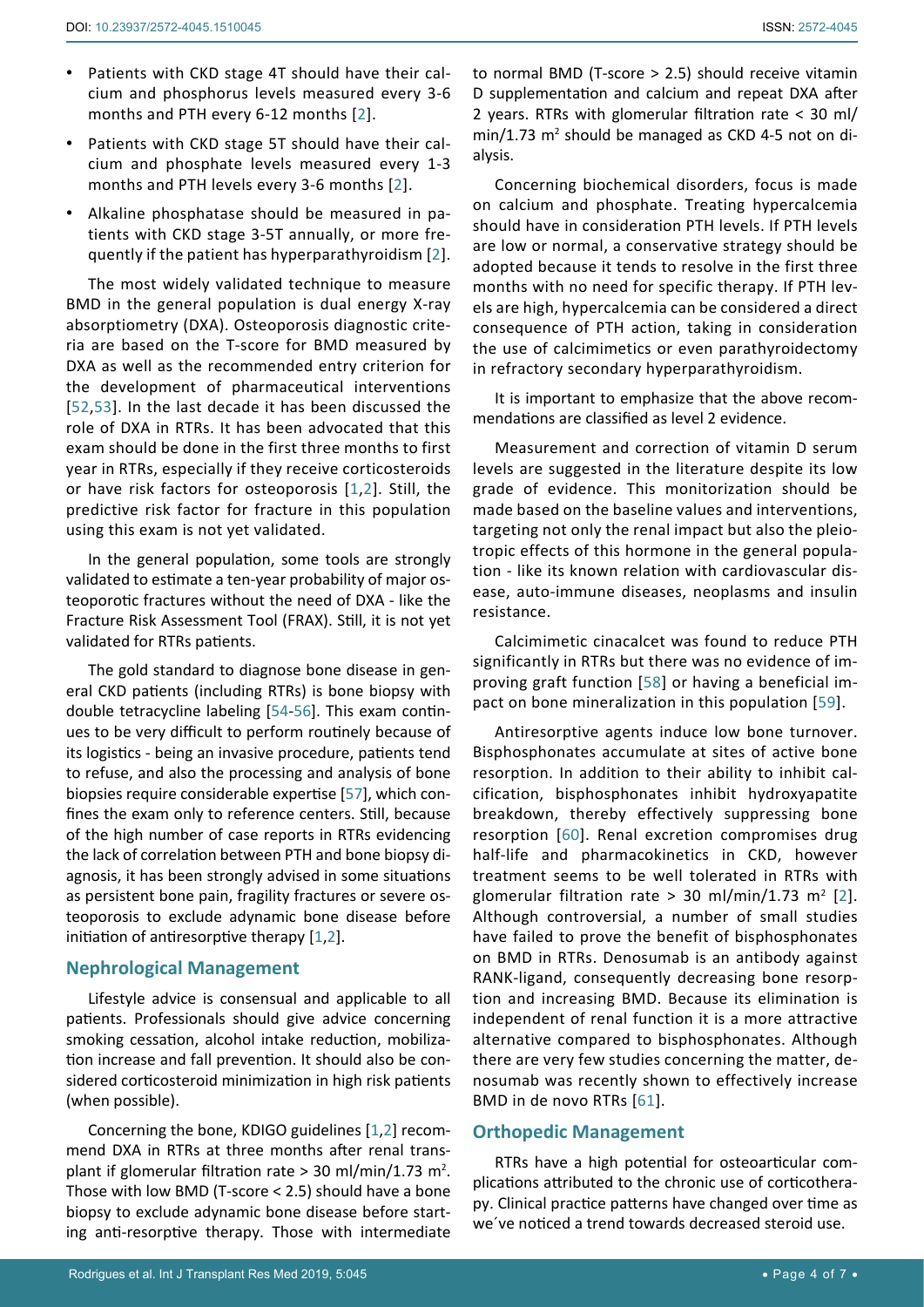Naylor, et al. [[62](#page-6-21)] estimated the 3, 5 and 10 year cumulative incidence of non-vertebral fractures in 4821 adult RTRs between 1994 and 2009. Only women recipients aged 50 years or older would be defined as a highrisk fracture group with 5.6% sustaining a hip fracture in the first 10 years after transplantation. Overall, recipients had a 3 times higher risk of fracture compared to the general population with no previous fracture. Even though RTRs may have a low absolute risk of fracture, they have a high relative risk compared to general healthy population.

The major orthopaedic sequela of chronic use of steroids is avascular necrosis (AVN) in major joints, particularly involving the femoral head [[63\]](#page-6-18). In RTRs, bone ischemia often occurs within 12 weeks of transplantation [[64](#page-6-22)]. A meta-analysis of forty-three studies demonstrated a sensitivity and specificity of MRI in early osteonecrosis of the femoral head of 93.0% (95% CI 92.0-94.0%) and 91.0% (95% CI 89.0%- 93.0%), respectively [[65](#page-6-23)]. Demirors, et al. [[66](#page-6-24)] recommend early surgical intervention in RTRs as there is an extremely high failure rate (around 97%) with conservative measures. Surgical options include core decompression, proximal femoral osteotomy or trapdoor grafting for early disease and hip resurfacing or total hip replacement (THR) in advanced stages [[67\]](#page-6-25).

With modern transplant surgery and clinical practice patterns RTRs are living longer and more active lives. They are increasingly likely to present to an arthroplasty surgeon for elective hip or knee replacement not only due to secondary AVN from chronic corticotherapy but also age-related development of osteoarthritis [[68\]](#page-6-19).

Cementing was considered the only viable method for fixation of hip implants in RTRs because of poor bone stock. Studies suggest that press-fit prostheses have similar survivorship in patients with good bone stock though long-term results for press-fit prostheses are still lacking [[63](#page-6-18)]. The rate of bone loss is greatest in the first postoperative year and then progressively tapers off at around ten years after transplantation [[69,](#page-6-26)[70\]](#page-6-27).

An increased rate of complications after hip and knee arthroplasty in RTRs is well documented [[71,](#page-6-28)[72](#page-6-29)]. There are increased rates of periprosthetic infection and while pathogens are mainly caused by gram positive bacteria there are reports of opportunistic pathogens such as mycobacteria. Cultures should be sent for atypical infections, including anaerobes, mycobacteria and fungal [[71](#page-6-28)] Tannenbaum, et al. [[73](#page-6-30)] recommend that any new onset of renal pain in a RTR with a stable total hip replacement should be thoroughly investigated to exclude septic arthritis. Chronic immunosuppression has lasting consequences beyond infection risk including poor bone quality associated with periprosthetic fracture, instability

and aseptic loosening of the components which contribute to an increased reoperation rate [[63,](#page-6-18)[68](#page-6-19)].

Generally, immunosuppression regimens should be resumed pre and immediately postoperatively. Patients on sirolimus are an exception due to its association with an increased healing time and infection risk [[74\]](#page-6-20).

## **Conclusion**

Bone disease in RTRs is complex and multifactorial. It is the result of CKD-MBD previous to transplant, residual renal function after transplant, immunosuppression and risk factors for bone disease common to the general population. The diagnosis of bone disease in RTRs is still difficult because of the lack of validated clinical scores and exams for this population. Recommended drugs for CKD patients (not RTRs) failed to prove significant beneficial impact. Recommended drugs for the general population are still controversial. RTRs have a low absolute risk of fracture but a high relative risk compared to the general population. These patients are increasingly likely to present to an arthroplasty surgeon for elective joint replacement not only due to secondary avascular necrosis but also age-related development of osteoarthritis. Periprosthetic infection, periprosthetic fracture and instability are increased in RTRs resulting in an increased reoperation rate.

## **Disclosures**

Nothing to declare.

## **References**

- <span id="page-4-0"></span>1. (2009) KDIGO Clinical Practice Guideline for the Diagnosis, Evaluation, Prevention, and Treatment of Chronic Kidney Disease-Mineral and Bone Disorder (CKD-MBD) Clinical practice, Kidney International 76.
- <span id="page-4-1"></span>2. KDIGO (2017) Clinical Practice Guideline Update for the Diagnosis, Evaluation, Prevention, and Treatment of Chronic Kidney Disease-Mineral and Bone Disorder (CKD-MBD) Kidney International 7: 1-59.
- <span id="page-4-2"></span>3. Slatolposky E, Gradowsky L, Kashemsa C (1966) Control of phosphate excretion in uremia. J Clin Invest 45: 672-677.
- <span id="page-4-3"></span>4. [Shimada T, Hasegawa H, Yamazaki Y, Muto T, Hino R, et](https://www.ncbi.nlm.nih.gov/pubmed/15040831)  [al. \(2004\) FGF-23 is a potent regulator of vitamin D metab](https://www.ncbi.nlm.nih.gov/pubmed/15040831)[olism and phosphate homeostasis. J Bone Miner Res 19:](https://www.ncbi.nlm.nih.gov/pubmed/15040831)  [429-435.](https://www.ncbi.nlm.nih.gov/pubmed/15040831)
- <span id="page-4-4"></span>5. [Gupta A, Winer K, Econs MJ \(2004\) FGF-23 is elevated by](https://www.ncbi.nlm.nih.gov/pubmed/15356053)  [chronic hyperphosphatemia. J Clin Endocrinol Metab 89:](https://www.ncbi.nlm.nih.gov/pubmed/15356053)  [4489-4492.](https://www.ncbi.nlm.nih.gov/pubmed/15356053)
- <span id="page-4-5"></span>6. [Murer H, Hernando N, Forster I \(2003\) Regulation of Na/](https://www.ncbi.nlm.nih.gov/pubmed/12517995) [Pi transporter in the proximal tubule. Annu Rev Physiol 65:](https://www.ncbi.nlm.nih.gov/pubmed/12517995)  [531-542.](https://www.ncbi.nlm.nih.gov/pubmed/12517995)
- <span id="page-4-6"></span>7. [Kurosu H, Kuro-o M \(2008\) The Klotho gene family and the](https://www.ncbi.nlm.nih.gov/pubmed/18660672)  [endocrine fibroblast growth factors. Curr Opin Nephrol Hy](https://www.ncbi.nlm.nih.gov/pubmed/18660672)[pertens 17: 368-372.](https://www.ncbi.nlm.nih.gov/pubmed/18660672)
- <span id="page-4-7"></span>8. [Almaden Y, Canalejo A, Hernandez A, Ballesteros E, Gar](https://www.ncbi.nlm.nih.gov/pubmed/8797118)[cia-Navarro S, et al. \(1996\) Direct effect of phosphorus on](https://www.ncbi.nlm.nih.gov/pubmed/8797118)  [parathyroid hormone secretion from whole rat parathyroid](https://www.ncbi.nlm.nih.gov/pubmed/8797118)  [glands in vitro. J Bone Miner Res 11: 970-976.](https://www.ncbi.nlm.nih.gov/pubmed/8797118)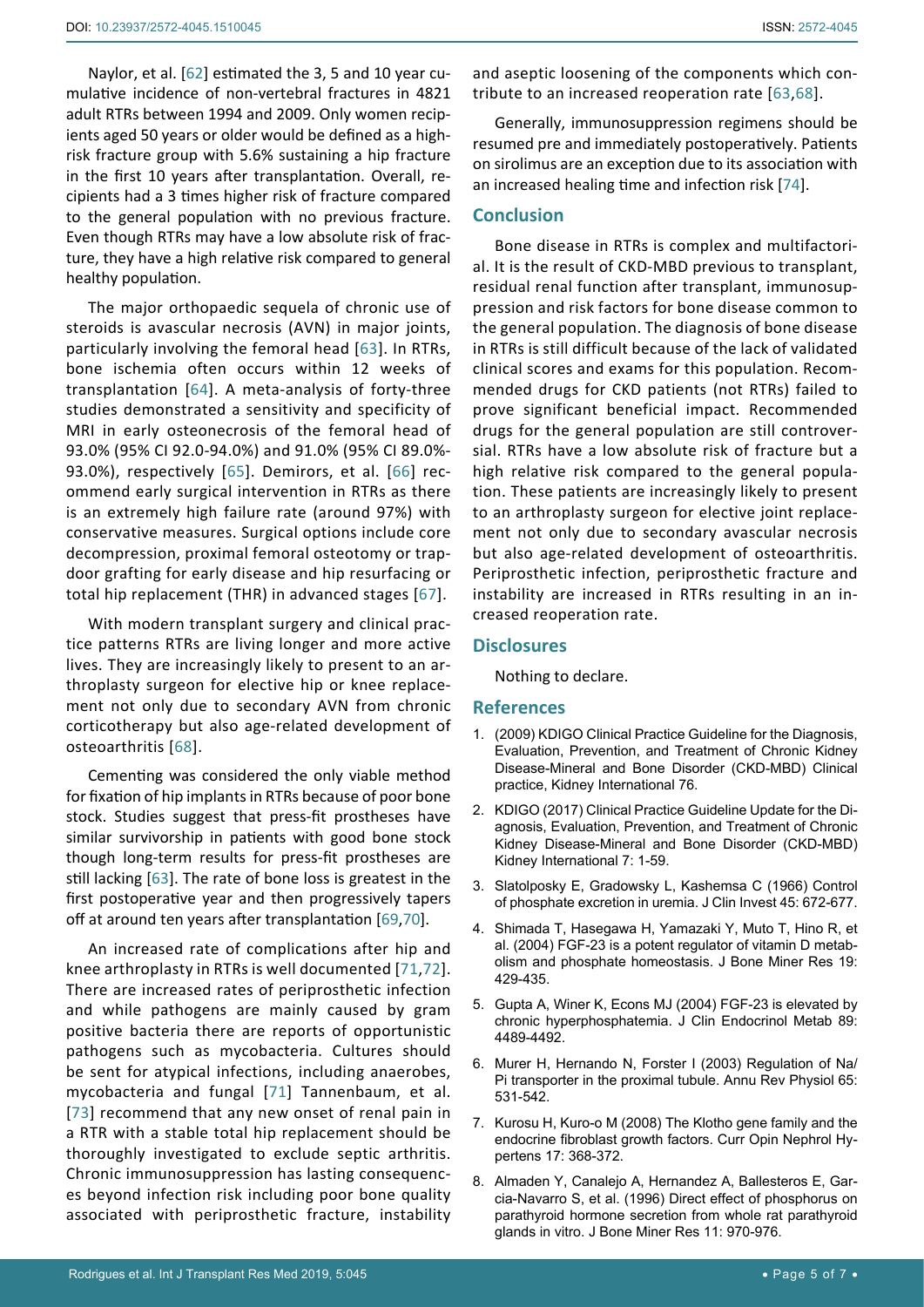- 9. [Naveh-Many T, Rahamimov R, Livni N \(1995\) Parathyroid](https://www.ncbi.nlm.nih.gov/pubmed/7560070)  [cell proliferation in normal and chronic renal failure rats: the](https://www.ncbi.nlm.nih.gov/pubmed/7560070)  [effects of calcium, phosphate and vitamin D. J Clin Invest](https://www.ncbi.nlm.nih.gov/pubmed/7560070)  [96: 1786-1793.](https://www.ncbi.nlm.nih.gov/pubmed/7560070)
- <span id="page-5-10"></span>10. [Denda M, Finch J, Slatopolsky E \(1996\) Phosphorus accel](https://www.ncbi.nlm.nih.gov/pubmed/8840952)[erates the development of parathyroid hyperplasia and sec](https://www.ncbi.nlm.nih.gov/pubmed/8840952)[ondary hyperparathyroidism in rats with renal failure. Am J](https://www.ncbi.nlm.nih.gov/pubmed/8840952)  [Kidney Dis 28: 596-602.](https://www.ncbi.nlm.nih.gov/pubmed/8840952)
- <span id="page-5-11"></span>11. [Fu Q, Jilka RL, Manolagas SC, O'Brien CA \(2002\) Parathy](https://www.ncbi.nlm.nih.gov/pubmed/12364326)[roid hormone stimulates receptor activator of NFkappa B](https://www.ncbi.nlm.nih.gov/pubmed/12364326)  [ligand and inhibits osteoprotegerin expression via protein](https://www.ncbi.nlm.nih.gov/pubmed/12364326)  [kinase A activation of cAMP-response element-binding pro](https://www.ncbi.nlm.nih.gov/pubmed/12364326)[tein. J Biol Chem 277: 48868-48875.](https://www.ncbi.nlm.nih.gov/pubmed/12364326)
- <span id="page-5-12"></span>12. [Dusso AS, Brown AJ, Slatopolsky E \(2005\) Vitamin D. Am](https://www.ncbi.nlm.nih.gov/pubmed/15951480)  [J Physiol Renal Physiol 289: F8-F28.](https://www.ncbi.nlm.nih.gov/pubmed/15951480)
- <span id="page-5-13"></span>13. [Lorenzo Sellares V, Torregrosa V \(2008\) Changes in min](https://www.ncbi.nlm.nih.gov/pubmed/19018742)[eral metabolism in stage 3, 4, and 5 chronic kidney disease](https://www.ncbi.nlm.nih.gov/pubmed/19018742)  [\(not on dialysis\). Nefrologia Suppl 3: 67-78.](https://www.ncbi.nlm.nih.gov/pubmed/19018742)
- <span id="page-5-14"></span>14. [Laik V, Leaf EM, Hu JH, Hsueh-Ying Yang, Ngoc B Nguy](https://academic.oup.com/cardiovascres/article/94/3/545/356338)[en, et al. \(2012\) Sources of cells that contribute to athero](https://academic.oup.com/cardiovascres/article/94/3/545/356338)[sclerotic intimal calcification: An in vivo genetic fate map](https://academic.oup.com/cardiovascres/article/94/3/545/356338)[ping study. Cardiovascular Research 94: 545-554.](https://academic.oup.com/cardiovascres/article/94/3/545/356338)
- <span id="page-5-15"></span>15. [Kokubo T, Ishikawa N, Uchida H, Chasnoff SE, Xie X, et](https://www.ncbi.nlm.nih.gov/pubmed/19423694)  [al. \(2009\) CKD accelerates development of neointimal hy](https://www.ncbi.nlm.nih.gov/pubmed/19423694)[perplasia in arteriovenous fistulas. J Am Soc Nephrol 20:](https://www.ncbi.nlm.nih.gov/pubmed/19423694)  [1236-1245.](https://www.ncbi.nlm.nih.gov/pubmed/19423694)
- <span id="page-5-16"></span>16. [Shanahan CM, Cary NRB, Salisbury JR, Proudfoot D,](https://www.ncbi.nlm.nih.gov/pubmed/10571976)  [Weissberg PL, et al. \(1999\) Medial localization of miner](https://www.ncbi.nlm.nih.gov/pubmed/10571976)[alization-regulating proteins in association with Moncke](https://www.ncbi.nlm.nih.gov/pubmed/10571976)[berg's sclerosis: Evidence for smooth muscle cell-mediated](https://www.ncbi.nlm.nih.gov/pubmed/10571976)  [vascular calcification. Circulation 100: 2168-2176.](https://www.ncbi.nlm.nih.gov/pubmed/10571976)
- <span id="page-5-17"></span>17. [Speer MY, Yang HY, Brabb T, Leaf E, Look A, et al. \(2009\)](https://www.ncbi.nlm.nih.gov/pubmed/19197075)  [Smooth muscle cells give rise to osteochondrogenic pre](https://www.ncbi.nlm.nih.gov/pubmed/19197075)[cursors and chondrocytes in calcifying arteries. Circ Res](https://www.ncbi.nlm.nih.gov/pubmed/19197075)  [104: 733-741.](https://www.ncbi.nlm.nih.gov/pubmed/19197075)
- <span id="page-5-18"></span>18. [Zhu D, Mackenzie NCW, Shanahan CM, Shroff RC, Far](https://www.ncbi.nlm.nih.gov/pubmed/25297851)[quharson C, et al. \(2015\) BMP-9 regulates the osteoblastic](https://www.ncbi.nlm.nih.gov/pubmed/25297851)  [differentiation and calcification of vascular smooth muscle](https://www.ncbi.nlm.nih.gov/pubmed/25297851)  [cells through an ALK1 mediated pathway. J Cell Mol Med](https://www.ncbi.nlm.nih.gov/pubmed/25297851)  [19: 165-174.](https://www.ncbi.nlm.nih.gov/pubmed/25297851)
- 19. [Agapova OA, Fang Y, Sugatani T, Seifert ME, Hruska KA](https://www.ncbi.nlm.nih.gov/pubmed/27165838)  [\(2016\) Ligand trap for the activin type IIA receptor protects](https://www.ncbi.nlm.nih.gov/pubmed/27165838)  [against vascular disease and renal fibrosis in mice with](https://www.ncbi.nlm.nih.gov/pubmed/27165838)  [chronic kidney disease. Kidney Int 89: 1231-1243.](https://www.ncbi.nlm.nih.gov/pubmed/27165838)
- <span id="page-5-19"></span>20. [Fang Y, Ginsberg C, Sugatani T, Faugere MC, Malluche](https://www.ncbi.nlm.nih.gov/pubmed/23884339)  [H, et al. \(2014\) Early chronic kidney disease-mineral bone](https://www.ncbi.nlm.nih.gov/pubmed/23884339)  [disorder stimulates vascular calcification. Kidney Int 85:](https://www.ncbi.nlm.nih.gov/pubmed/23884339)  [142-150.](https://www.ncbi.nlm.nih.gov/pubmed/23884339)
- <span id="page-5-0"></span>21. [Malluche HH, Monier-Faugere M-C, Herberth J \(2010\)](https://www.ncbi.nlm.nih.gov/pmc/articles/PMC4503388/)  [Bone disease after renal transplantation. Nat Rev Nephrol](https://www.ncbi.nlm.nih.gov/pmc/articles/PMC4503388/)  [6: 32-40.](https://www.ncbi.nlm.nih.gov/pmc/articles/PMC4503388/)
- <span id="page-5-1"></span>22. Wolf M (2010) FGF23/iPTH and Phsophorus levels. J Am Soc Nephrol 21: 1427-1435.
- <span id="page-5-2"></span>23. [Green J, Debby H, Lederer E, Levi M, Zajicek HK, et al.](https://www.ncbi.nlm.nih.gov/pubmed/11532115)  [\(2001\) Evidence for a PTH-independent humoral mecha](https://www.ncbi.nlm.nih.gov/pubmed/11532115)[nism in post-transplant hypophosphatemia and phosphatu](https://www.ncbi.nlm.nih.gov/pubmed/11532115)[ria. Kidney Int 60: 1182-1196.](https://www.ncbi.nlm.nih.gov/pubmed/11532115)
- <span id="page-5-3"></span>24. [Trombetti A, Richert L, Hadaya K, Graf JD, Herrmann FR,](https://www.ncbi.nlm.nih.gov/pubmed/21335460)  [et al. \(2011\) Early post-transplantation hypophosphatemia](https://www.ncbi.nlm.nih.gov/pubmed/21335460)  [is associated with elevated FGF-23 levels. Eur J Endocrinol](https://www.ncbi.nlm.nih.gov/pubmed/21335460)  [164: 839-847.](https://www.ncbi.nlm.nih.gov/pubmed/21335460)

<span id="page-5-4"></span>25. [Messa P, Cafforio C, Alfieri C \(2010\) Clinical impact of hy](https://www.ncbi.nlm.nih.gov/pubmed/20191460)-

<span id="page-5-5"></span>[percalcemia after kidney transplant. G Ital Nefrol 27: 47-55.](https://www.ncbi.nlm.nih.gov/pubmed/20191460)

- 26. [Lou I, Foley D, Odorico SK, Leverson G, Schneider DF, et](https://www.ncbi.nlm.nih.gov/pubmed/26366545)  [al. \(2015\) How well does renal transplantation cure hyper](https://www.ncbi.nlm.nih.gov/pubmed/26366545)[parathyroidism? Ann Surg 262: 653-659.](https://www.ncbi.nlm.nih.gov/pubmed/26366545)
- <span id="page-5-6"></span>27. [Maria Concetta Gioviale, Maurizio Bellavia, Giuseppe Da](https://www.ncbi.nlm.nih.gov/pubmed/23018263)[miano, Attilio Ignazio Lo Monte \(2012\) Post-transplantation](https://www.ncbi.nlm.nih.gov/pubmed/23018263)  [tertiary hyperparathyroidism. Ann Transplant 17: 111-119.](https://www.ncbi.nlm.nih.gov/pubmed/23018263)
- <span id="page-5-7"></span>28. [Akaberi S, Lindergård B, Simonsen O, Nyberg G \(2006\) Im](https://www.ncbi.nlm.nih.gov/pubmed/17006320)[pact of parathyroid hormone on bone density in long-term](https://www.ncbi.nlm.nih.gov/pubmed/17006320)  [renal transplant patients with good graft function. Trans](https://www.ncbi.nlm.nih.gov/pubmed/17006320)[plantation 82: 749-752.](https://www.ncbi.nlm.nih.gov/pubmed/17006320)
- <span id="page-5-8"></span>29. [Antoine Bouquegneau, Syrazah Salam, Pierre Delanaye,](https://www.ncbi.nlm.nih.gov/pmc/articles/PMC4934848/)  [Richard Eastell, ArifKhwaja \(2016\) Bone disease after kid](https://www.ncbi.nlm.nih.gov/pmc/articles/PMC4934848/)[ney transplantation. Clin J Am Soc Nephrol 11: 1282-1296.](https://www.ncbi.nlm.nih.gov/pmc/articles/PMC4934848/)
- <span id="page-5-9"></span>30. [Perrin P, Caillard S, Javier RM, Braun L, Heibel F, et al.](https://www.ncbi.nlm.nih.gov/pubmed/24034142)  [\(2013\) Persistent hyperparathyroidism is a major risk factor](https://www.ncbi.nlm.nih.gov/pubmed/24034142)  [for fractures in the five years after kidney transplantation.](https://www.ncbi.nlm.nih.gov/pubmed/24034142)  [Am J Transplant 13: 2653-2663.](https://www.ncbi.nlm.nih.gov/pubmed/24034142)
- <span id="page-5-23"></span>31. [Kanaan N, Claes K, Devogelaer JP, Vanderschueren D,](https://www.ncbi.nlm.nih.gov/pubmed/20634326)  [Depresseux G, et al. \(2010\) Fibroblast growth factor-23](https://www.ncbi.nlm.nih.gov/pubmed/20634326)  [and parathyroid hormone are associated with post trans](https://www.ncbi.nlm.nih.gov/pubmed/20634326)[plant bone mineral density loss. Clin J Am Soc Nephrol 5:](https://www.ncbi.nlm.nih.gov/pubmed/20634326)  [1887-1892.](https://www.ncbi.nlm.nih.gov/pubmed/20634326)
- <span id="page-5-24"></span>32. [Monier-Faugere MC, Mawad H, Qi Q, Friedler RM, Mal](https://www.ncbi.nlm.nih.gov/pubmed/10820173)[luche HH \(2000\) High prevalence of low bone turnover and](https://www.ncbi.nlm.nih.gov/pubmed/10820173)  [occurrence of osteomalacia after kidney transplantation. J](https://www.ncbi.nlm.nih.gov/pubmed/10820173)  [Am Soc Nephrol 11: 1093-1099.](https://www.ncbi.nlm.nih.gov/pubmed/10820173)
- <span id="page-5-25"></span>33. [Julian BA, Laskow DA, Dubovsky J, Dubovsky EV, Curtis](https://www.ncbi.nlm.nih.gov/pubmed/1857390)  JJ, [et al. \(1991\) Rapid loss of vertebral mineral density after](https://www.ncbi.nlm.nih.gov/pubmed/1857390)  [renal transplantation. N Engl J Med 325: 544-550.](https://www.ncbi.nlm.nih.gov/pubmed/1857390)
- <span id="page-5-26"></span>34. [Van Staa TP, Leufkens HG, Abenhaim L, Zhang B, Cooper](https://www.ncbi.nlm.nih.gov/pubmed/10841167)  [C \(2000\) Use of oral corticosteroids and risk of fractures. J](https://www.ncbi.nlm.nih.gov/pubmed/10841167)  [Bone Miner Res 15: 993-1000.](https://www.ncbi.nlm.nih.gov/pubmed/10841167)
- <span id="page-5-27"></span>35. [Grotz WH, Breitenfeldt MK, Braune SW, Allmann KH,](https://www.ncbi.nlm.nih.gov/pubmed/11263551)  [Krause TM, et al. \(2001\) Calcineurin-inhibitor induced pain](https://www.ncbi.nlm.nih.gov/pubmed/11263551)  [syndrome \(CIPS\): A severe disabling complication after or](https://www.ncbi.nlm.nih.gov/pubmed/11263551)[gan transplantation. Transpl Int 14: 16-23.](https://www.ncbi.nlm.nih.gov/pubmed/11263551)
- <span id="page-5-28"></span>36. [Sun L, Blair HC, Peng Y, Zaidi N, Adebanjo OA, et al.](https://www.ncbi.nlm.nih.gov/pubmed/16286645)  [\(2005\) Calcineurin regulates bone formation by the osteo](https://www.ncbi.nlm.nih.gov/pubmed/16286645)[blast. Proc Natl Acad Sci U S A 102 : 17130-17135.](https://www.ncbi.nlm.nih.gov/pubmed/16286645)
- <span id="page-5-29"></span>37. [Fukunaga J, Yamaai T, Yamachika E, Ishiwari Y, Tsujigi](https://www.ncbi.nlm.nih.gov/pubmed/15003790)[wa H, et al. \(2004\) Expression of osteoclast differentiation](https://www.ncbi.nlm.nih.gov/pubmed/15003790)  [factor and osteoclastogenesis inhibitory factor in rat osteo](https://www.ncbi.nlm.nih.gov/pubmed/15003790)[porosis induced by immunosuppressant FK506. Bone](https://www.ncbi.nlm.nih.gov/pubmed/15003790) 34: [425-431.](https://www.ncbi.nlm.nih.gov/pubmed/15003790)
- <span id="page-5-30"></span>38. [Singha UK, Jiang Y, Yu S, Luo M, Lu Y, et al. \(2008\) Rapa](https://www.ncbi.nlm.nih.gov/pubmed/17516572)[mycin inhibits osteoblast proliferation and differentiation in](https://www.ncbi.nlm.nih.gov/pubmed/17516572)  [MC3T3-E1 cells and primary mouse bone marrow stromal](https://www.ncbi.nlm.nih.gov/pubmed/17516572)  [cells. J Cell Biochem 103: 434-446.](https://www.ncbi.nlm.nih.gov/pubmed/17516572)
- <span id="page-5-31"></span>39. [Xian L, Wu X, Pang L, Lou M, Rosen CJ, et al. \(2012\) Ma](https://www.ncbi.nlm.nih.gov/pubmed/22729283)[trix IGF-1 maintains bone mass by activation of mTOR in](https://www.ncbi.nlm.nih.gov/pubmed/22729283)  [mesenchymal stem cells. Nat Med 18: 1095-1101.](https://www.ncbi.nlm.nih.gov/pubmed/22729283)
- <span id="page-5-20"></span>40. [NIH Consensus Development Panel on Osteoporosis Pre](https://www.ncbi.nlm.nih.gov/pubmed/11176917)[vention, Diagnosis, and Therapy \(2001\) Osteoporosis pre](https://www.ncbi.nlm.nih.gov/pubmed/11176917)[vention, diagnosis, and therapy. JAMA 285: 785-795.](https://www.ncbi.nlm.nih.gov/pubmed/11176917)
- <span id="page-5-21"></span>41. [Kanis JA, Melton LJ 3rd, Christiansen C, Johnston CC,](https://www.ncbi.nlm.nih.gov/pubmed/7976495)  [Khaltaev N \(1994\) The diagnosis of osteoporosis. Journal](https://www.ncbi.nlm.nih.gov/pubmed/7976495)  [of Bone and Mineral Research 9: 1137-1141.](https://www.ncbi.nlm.nih.gov/pubmed/7976495)
- <span id="page-5-22"></span>42. Assessment of fracture risk and its application to screening for postmenopausal osteoporosis (1994) Report of a WHO study group. Geneva, World Health Organization.